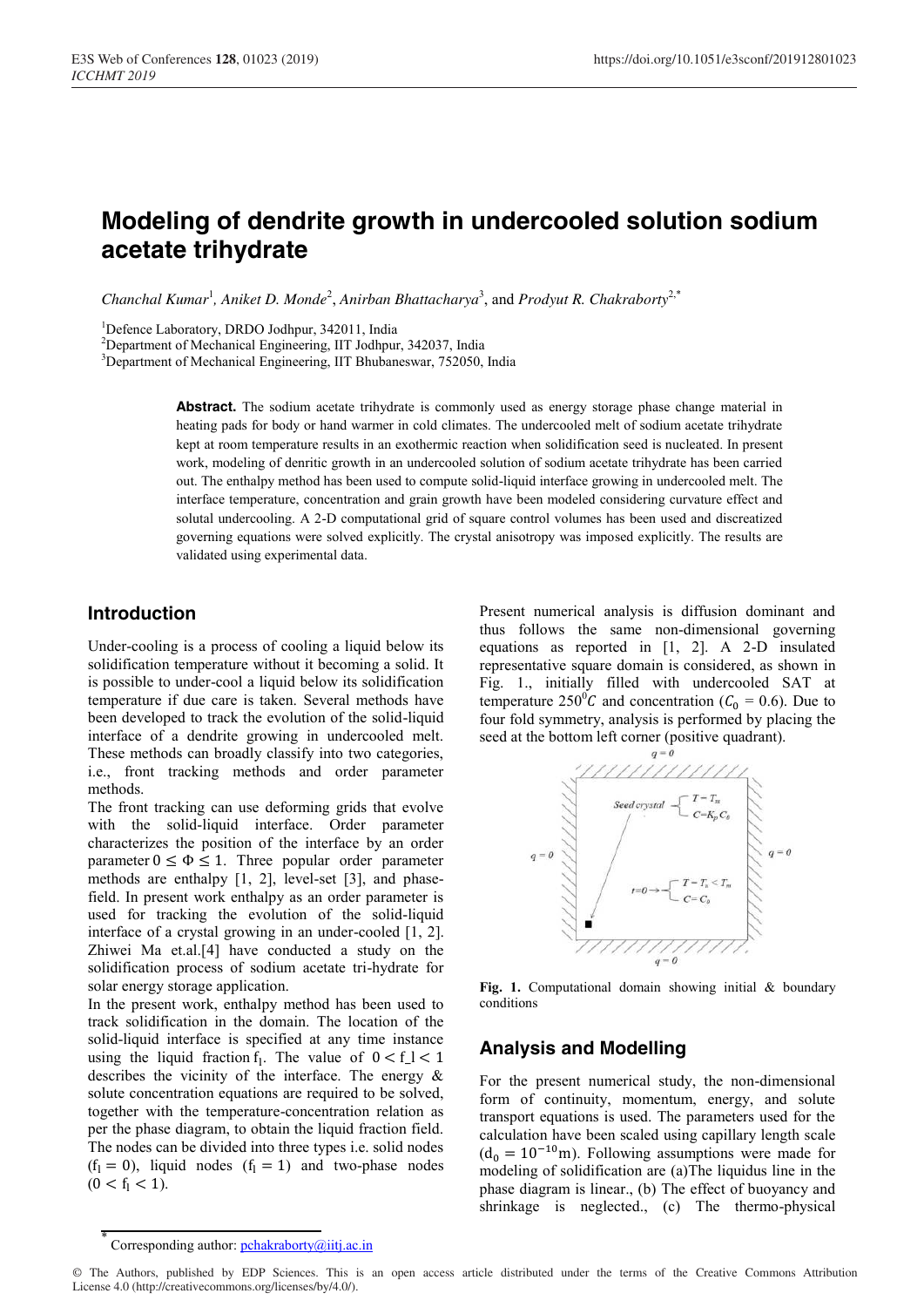properties of SAT are independent of temperature., and (d) The effect of kinetic and pressure under-cooling are ignored.

The non-dimensional governing equations used in the computation are as follows [1, 2]:

*Energy* 

$$
\frac{\partial}{\partial t^*}(H^*) = \nabla^*. (K^* \nabla^* T^*)
$$
 (1)

*Solute transport*

$$
\frac{\partial}{\partial t^*}(C^*) = \nabla^*. (D^* \nabla^* T)
$$
 (2)

∂t *Interface temperature* 

$$
T^{i*} = -K^* \frac{d(\theta)}{d_0} + MC_0(1 - V^*)
$$
 (3)

The fully explicit schemes of eqn. (1) and (2) are

$$
H_{i,j}^{\text{new}} = H_{i,j} + \frac{\Delta t}{\Delta^2} \left[ K_{\text{w}} \left( T_{i,j-1} - T_{i,j} \right) + K_{\text{s}} \left( T_{i-1,j} - T_{i,j} \right) + K_{\text{n}} \left( T_{i+1,j} - T_{i,j} \right) + K_{\text{e}} \left( T_{i,j+1} - T_{i,j} \right) \right]
$$
\n
$$
+ \Delta t \tag{4}
$$

$$
C_{i,j}^{\text{new}} = C_{i,j} + \frac{\Delta t}{\Delta^2} \left[ D_{\text{w}} \left( V_{i,j-1} - V_{i,j} \right) + D_{\text{s}} \left( V_{i-1,j} - V_{i,j} \right) + D_{\text{n}} \left( V_{i+1,j} - V_{i,j} \right) + D_{\text{e}} \left( V_{i,j+1} - V_{i,j} \right) \right]
$$
(5)

Here,  $\Delta t$  is time step and  $\Delta$  is space step. The subscript w, s, n, and e denotes face value of control volume i.e. west, south, north, and east respectively.

The phase diagram of SAT [4] is given in Fig. 2. The liquidus line is shown in the figure is a higher order polynomial. However, due to complexities involved in computations, it is assumed being straight as marked with modified liquidus line. The slope of the modified liquidus line (m) is 223. The thermophysical properties of SAT used for the analysis are given in Table 1.



**Fig. 2.** Phase diagram of sodium acetate tri-hydrate aqueous solution

**Table 1.** Properties of SAT used during numerical investigation [3]

| $k_1 = 0.7$ W/mK               | $k_{s} = 0.8$ W/mK    |
|--------------------------------|-----------------------|
| $C_{nl} = 3300$ J/kg K         | $C_{ps}$ =2800 J/kg K |
| $\rho = 1459 \text{ kg/m}^3$   | $\gamma = 0.0556$ N/m |
| $h_{sl} = 250000 \text{ J/kg}$ | $T_m = 58^{0}C$       |

#### **Results and Discussion**

A coupled explicit-implicit scheme is used for solving the equations. The energy & species equations are solved using a finite difference scheme given in [5]. Similarly, the continuity and momentum equations are solved using the implicit pressure-based finite volume approach according to the SIMPLER algorithm [6].A code in FORTRAN has been written to solve these equations.

The initial configuration taken as  $x = y = 8000$ ,<br>time step = 100,  $C_0 = 0.6, T_0 = 25^{\circ}C$ . At a time step = 100,  $C_0 = 0.6, T_0 = 25^{\circ}C$ .<br>preliminary stage, results of non-At a of non-dimensional temperature and grain growth distribution at the end of the solidification are presented in Fig. 3 and Fig. 4 respectively. It can be observed that temperature is maximum near the seed location and gradually decreases away from it. This can also be also co-related with the grain growth field. At  $t = 0s$  the solution is in undercooled state and the computation domain is in liquid state. As, the solid seed is nucleated, the grain starts growing. The grain growth at different time steps is shown in Fig. 4.

*(a) Temperature contour* 



(c) At Time step:  $100x10^5 (6.878x10^{-7} s)$ **Fig. 3.** Stated temperature at different time steps of solidification